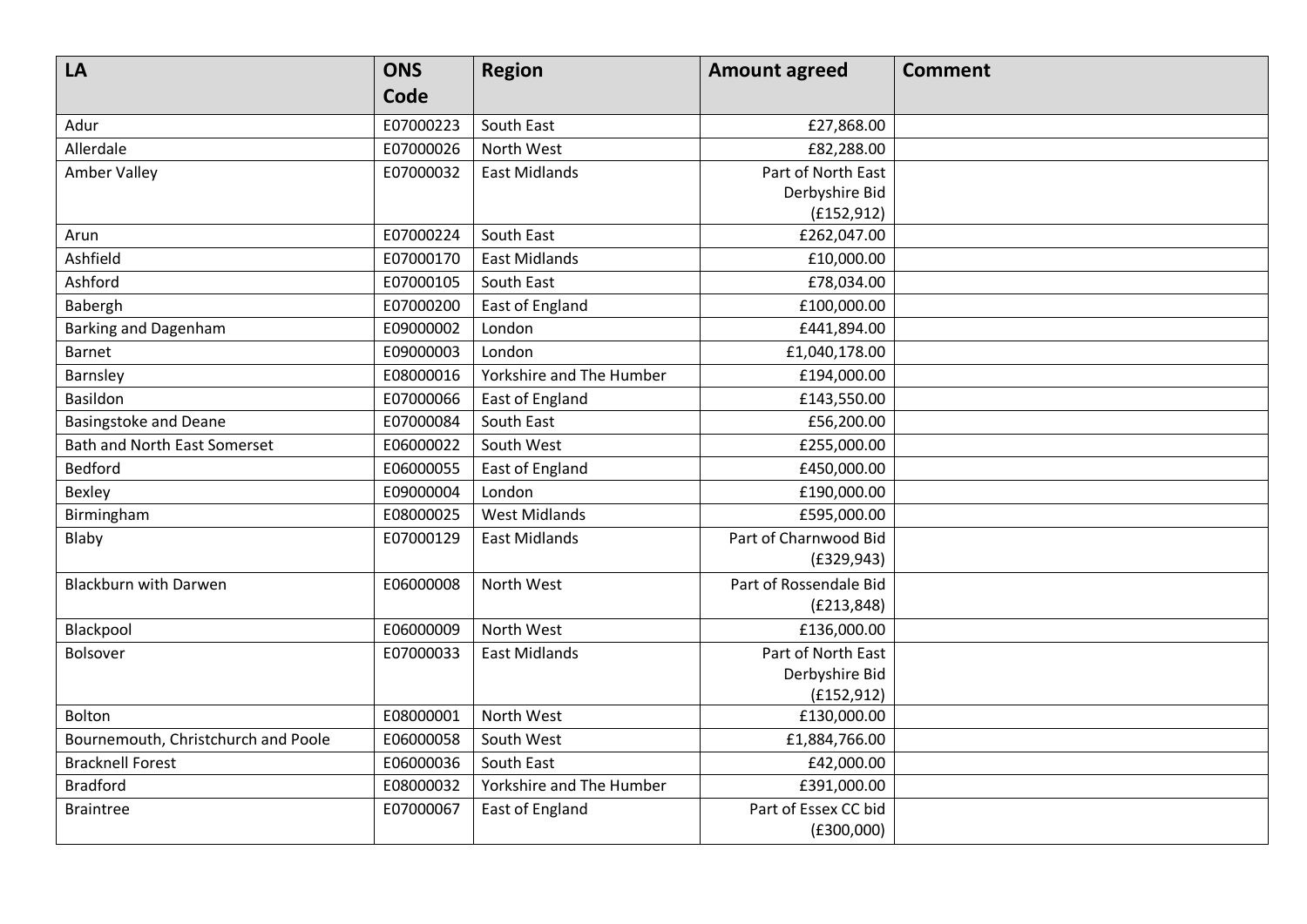| <b>Breckland</b>                      | E07000143 | East of England          | £114,950.00            | Individual bid but also part of Norfolk County<br>Council Bid (£99,165)                                                                                                                                                                                              |
|---------------------------------------|-----------|--------------------------|------------------------|----------------------------------------------------------------------------------------------------------------------------------------------------------------------------------------------------------------------------------------------------------------------|
| <b>Brent</b>                          | E09000005 | London                   | £616,932.00            |                                                                                                                                                                                                                                                                      |
| Brentwood                             | E07000068 | East of England          | Part of Essex CC bid   |                                                                                                                                                                                                                                                                      |
|                                       |           |                          | (E300,000)             |                                                                                                                                                                                                                                                                      |
| <b>Brighton and Hove</b>              | E06000043 | South East               | £3,428,766.00          |                                                                                                                                                                                                                                                                      |
| Bristol, City of                      | E06000023 | South West               | £1,935,927.00          |                                                                                                                                                                                                                                                                      |
| <b>Broadland</b>                      | E07000144 | East of England          | Part of Norfolk County |                                                                                                                                                                                                                                                                      |
|                                       |           |                          | Council Bid (£99,165)  |                                                                                                                                                                                                                                                                      |
| <b>Bromley</b>                        | E09000006 | London                   | £391,250.00            |                                                                                                                                                                                                                                                                      |
| Bromsgrove                            | E07000234 | <b>West Midlands</b>     | Part of Wychavon Bid   |                                                                                                                                                                                                                                                                      |
|                                       |           |                          | (E445, 735)            |                                                                                                                                                                                                                                                                      |
| Broxbourne                            | E07000095 | East of England          | £70,200.00             |                                                                                                                                                                                                                                                                      |
| <b>Broxtowe</b>                       | E07000172 | <b>East Midlands</b>     | Part of Gedling Bid    |                                                                                                                                                                                                                                                                      |
|                                       |           |                          | (E42,500)              |                                                                                                                                                                                                                                                                      |
| <b>Buckinghamshire County Council</b> | E06000060 | South East               | £485,475.00            |                                                                                                                                                                                                                                                                      |
| <b>Burnley</b>                        | E07000117 | North West               | Part of Rossendale Bid |                                                                                                                                                                                                                                                                      |
|                                       |           |                          | (E213, 848)            |                                                                                                                                                                                                                                                                      |
| Bury                                  | E08000002 | North West               | £81,329.00             |                                                                                                                                                                                                                                                                      |
| Calderdale                            | E08000033 | Yorkshire and The Humber | £148,968.00            |                                                                                                                                                                                                                                                                      |
| Cambridge                             | E07000008 | East of England          | £963,483.00            |                                                                                                                                                                                                                                                                      |
| Camden                                | E09000007 | London                   | £1,139,399.00          |                                                                                                                                                                                                                                                                      |
| <b>Cannock Chase</b>                  | E07000192 | <b>West Midlands</b>     | £42,000.00             |                                                                                                                                                                                                                                                                      |
| Canterbury                            | E07000106 | South East               | £70,998.00             |                                                                                                                                                                                                                                                                      |
| Carlisle                              | E07000028 | North West               | £46,600.00             |                                                                                                                                                                                                                                                                      |
| Castle Point                          | E07000069 | East of England          | Part of Essex CC bid   |                                                                                                                                                                                                                                                                      |
|                                       |           |                          | (E300,000)             |                                                                                                                                                                                                                                                                      |
| Charnwood                             | E07000130 | <b>East Midlands</b>     | £329,943.00            | Led joint bid on behalf of Blaby District Council,<br>Harborough District Council, Hinckley and<br>Bosworth District Council, Melton Borough Council,<br>North West Leicestershire District Council, Oadby<br>and Wigston Borough Council, Rutland County<br>Council |
| Chelmsford City                       | E07000070 | East of England          | Part of Essex CC bid   |                                                                                                                                                                                                                                                                      |
|                                       |           |                          | (E300,000)             |                                                                                                                                                                                                                                                                      |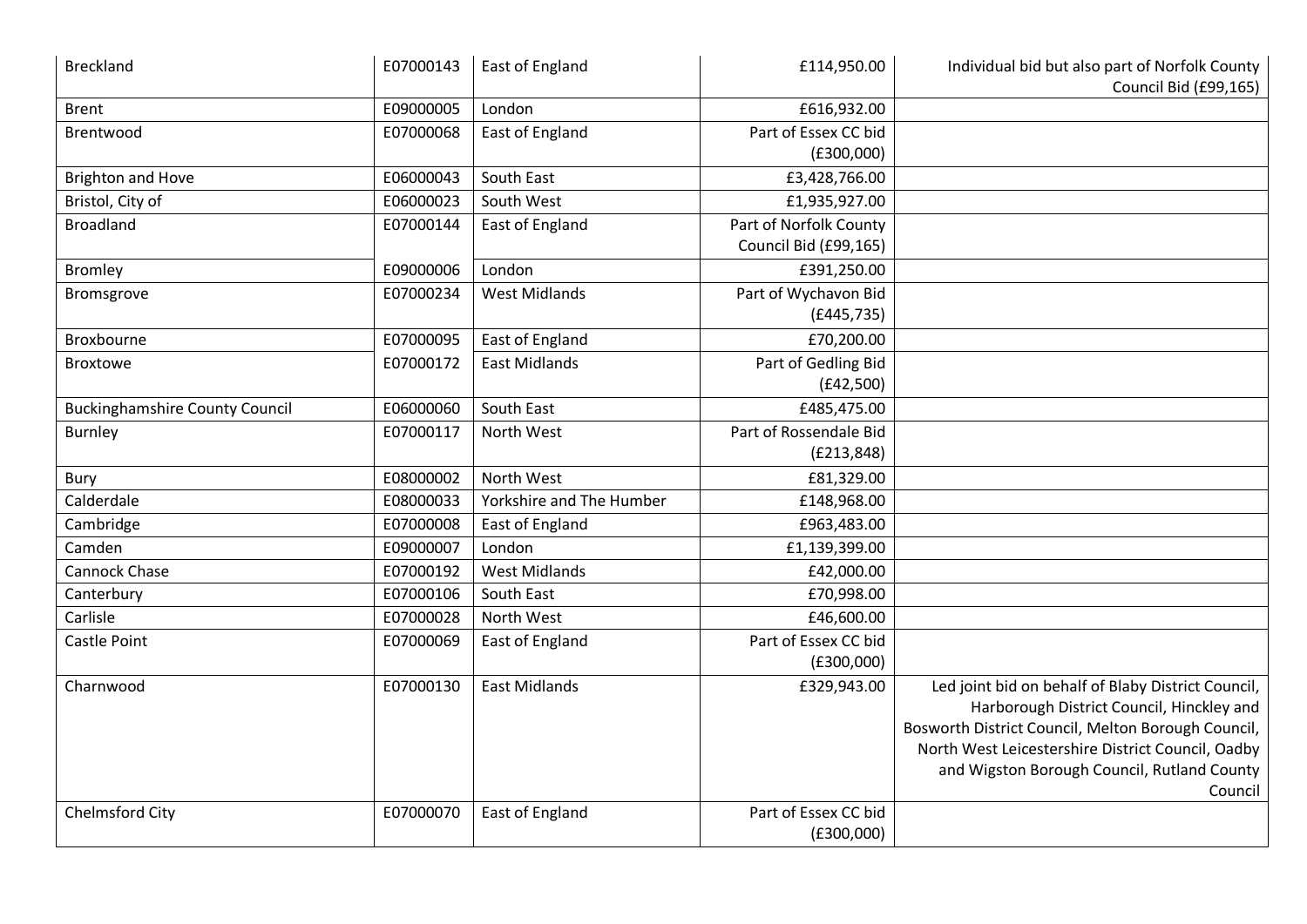| Cheltenham                       | E07000078 | South West               | Part of Gloucester City<br>Council Bid (£296,542)   |  |
|----------------------------------|-----------|--------------------------|-----------------------------------------------------|--|
| Cherwell                         | E07000177 | South East               | £120,400.00                                         |  |
| <b>Cheshire East</b>             | E06000049 | North West               | £56,000.00                                          |  |
| <b>Cheshire West and Chester</b> | E06000050 | North West               | £366,000.00                                         |  |
| Chesterfield                     | E07000034 | <b>East Midlands</b>     | Part of North East<br>Derbyshire Bid<br>(E152, 912) |  |
| Chichester                       | E07000225 | South East               | £60,508.00                                          |  |
| Chorley                          | E07000118 | North West               | £61,500.00                                          |  |
| City of London                   | E09000001 | London                   | £941,600.00                                         |  |
| Colchester                       | E07000071 | East of England          | £119,429.00                                         |  |
| Copeland                         | E07000029 | North West               | £4,000.00                                           |  |
| Cornwall                         | E06000052 | South West               | £567,620.00                                         |  |
| Cotswold                         | E07000079 | South West               | Part of Gloucester City<br>Council Bid (£296,542)   |  |
| County Durham                    | E06000047 | <b>North East</b>        | £64,233.00                                          |  |
| Coventry                         | E08000026 | <b>West Midlands</b>     | £782,855.00                                         |  |
| Crawley                          | E07000226 | South East               | £296,500.00                                         |  |
| Croydon                          | E09000008 | London                   | £635,000.00                                         |  |
| Darlington                       | E06000005 | North East               | £50,000.00                                          |  |
| Dartford                         | E07000107 | South East               | £171,355.00                                         |  |
| Derby                            | E06000015 | <b>East Midlands</b>     | £121,182.00                                         |  |
| <b>Derbyshire Dales</b>          | E07000035 | <b>East Midlands</b>     | Part of North East<br>Derbyshire Bid<br>(E152, 912) |  |
| Doncaster                        | E08000017 | Yorkshire and The Humber | £291,344.00                                         |  |
| Dorset                           | E06000059 | South West               | £624,000.00                                         |  |
| Dover                            | E07000108 | South East               | £171,713.00                                         |  |
| Ealing                           | E09000009 | London                   | £1,594,000.00                                       |  |
| East Cambridgeshire              | E07000009 | East of England          | PART OF<br>HUNTINGDONSHIRE BID<br>(E23,500)         |  |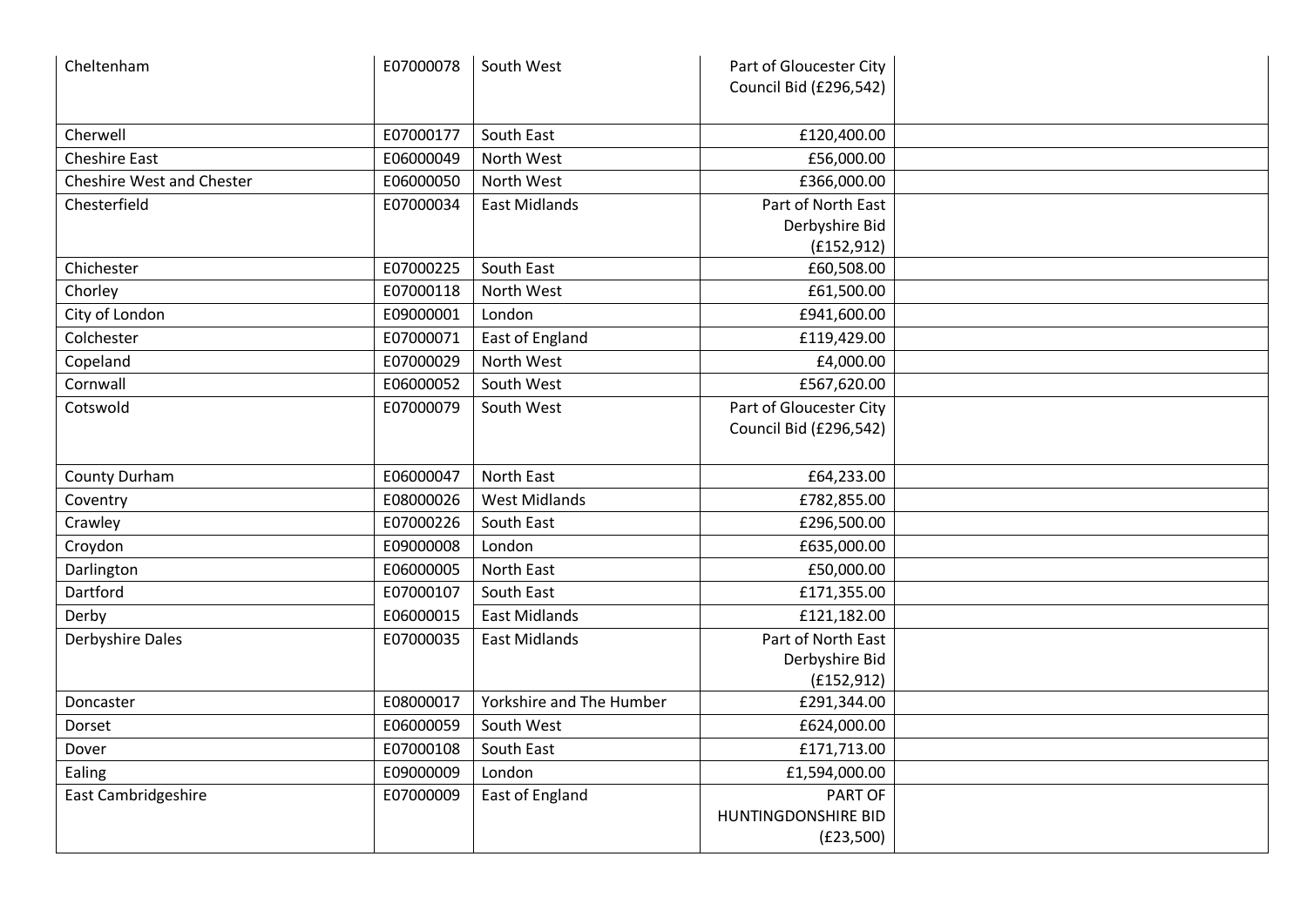| <b>East Hertfordshire</b>       | E07000242 | East of England          | £71,474.00              |                                                                                                   |
|---------------------------------|-----------|--------------------------|-------------------------|---------------------------------------------------------------------------------------------------|
| East Lindsey                    | E07000137 | <b>East Midlands</b>     | £25,579.00              |                                                                                                   |
| <b>East Riding of Yorkshire</b> | E06000011 | Yorkshire and The Humber | £10,000.00              |                                                                                                   |
| <b>East Staffordshire</b>       | E07000193 | <b>West Midlands</b>     | £24,990.00              |                                                                                                   |
| <b>East Suffolk</b>             | E07000244 | <b>East of England</b>   | £93,312.00              |                                                                                                   |
| Eastbourne                      | E07000061 | South East               | Part of Hastings Bid    |                                                                                                   |
|                                 |           |                          | (E964,300)              |                                                                                                   |
| Eastleigh                       | E07000086 | South East               | £36,332.35              |                                                                                                   |
| Elmbridge                       | E07000207 | South East               | £72,720.00              |                                                                                                   |
| Enfield                         | E09000010 | London                   | £1,181,258.00           |                                                                                                   |
| <b>Epping Forest</b>            | E07000072 | East of England          | Part of Essex CC bid    |                                                                                                   |
|                                 |           |                          | (E300,000)              |                                                                                                   |
| Epsom and Ewell                 | E07000208 | South East               | £157,287.00             |                                                                                                   |
| Erewash                         | E07000036 | <b>East Midlands</b>     | Part of North East      |                                                                                                   |
|                                 |           |                          | Derbyshire Bid          |                                                                                                   |
|                                 |           |                          | (f152, 912)             |                                                                                                   |
| <b>Essex County Council</b>     | <b>NA</b> | <b>East of England</b>   | £300,000.00             | Led joint bid on behalf of Basildon Borough                                                       |
|                                 |           |                          |                         | Council, Braintree District Council, Brentwood<br>Borough Council, Castle Point District Council, |
|                                 |           |                          |                         | Chelmsford City Council, Epping Forest District                                                   |
|                                 |           |                          |                         | Council, Maldon District Council, Rochford District                                               |
|                                 |           |                          |                         | Council & Uttlesford District Council                                                             |
| Exeter                          | E07000041 | South West               | £440,799.00             |                                                                                                   |
| Fareham                         | E07000087 | South East               | £24,900.00              |                                                                                                   |
| Fenland                         | E07000010 | East of England          | £198,000.00             |                                                                                                   |
| Folkestone                      | E07000112 | South East               | Part of Dover Bid       |                                                                                                   |
|                                 |           |                          | (E171, 713)             |                                                                                                   |
| Forest of Deam                  | E07000080 | South West               | Part of Gloucester City |                                                                                                   |
|                                 |           |                          | Council Bid (£296,542)  |                                                                                                   |
|                                 |           |                          |                         |                                                                                                   |
| Fylde                           | E07000119 | North West               | £112,210.00             |                                                                                                   |
| Gateshead                       | E08000037 | North East               | £60,000.00              |                                                                                                   |
| Gedling                         | E07000173 | <b>East Midlands</b>     | £42,500.00              |                                                                                                   |
| Gloucester                      | E07000081 | South West               | £296,542.00             | Led joint bid on behalf of Cheltenham Borough                                                     |
|                                 |           |                          |                         | Council, Cotswold District Council, Forest of Dean                                                |
|                                 |           |                          |                         | District Council, Gloucestershire County Council,                                                 |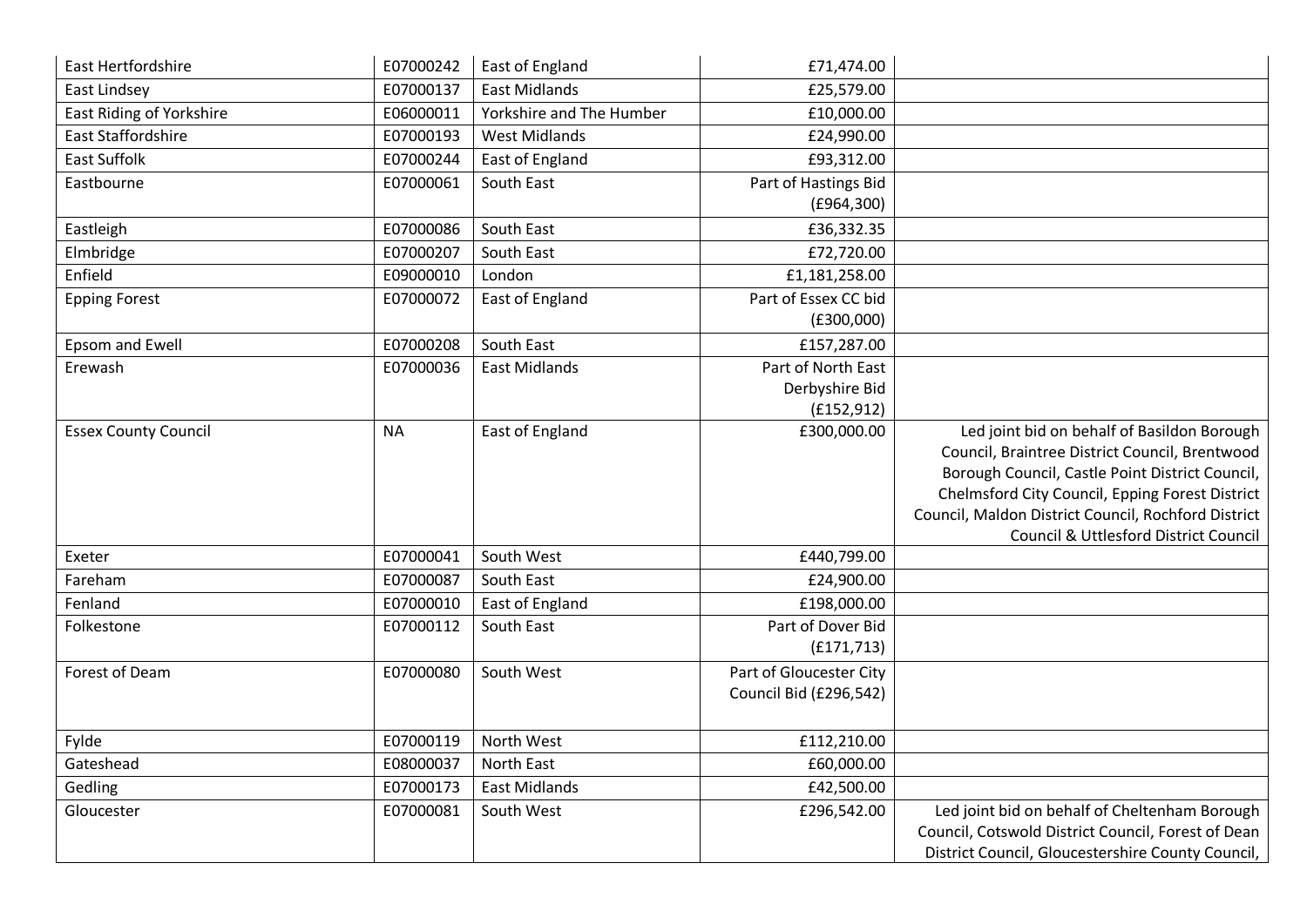|                                              |           |                          |                                                     | Stroud District Council and Tewkesbury Borough<br>Council                                                                                        |
|----------------------------------------------|-----------|--------------------------|-----------------------------------------------------|--------------------------------------------------------------------------------------------------------------------------------------------------|
| <b>Gloucestershire County Council</b>        | <b>NA</b> | South West               | Part of Gloucester City<br>Council Bid (£296,542)   |                                                                                                                                                  |
| Gosport                                      | E07000088 | South East               | £200,000.00                                         |                                                                                                                                                  |
| Gravesham                                    | E07000109 | South East               | £117,046.00                                         |                                                                                                                                                  |
| <b>Great Yarmouth</b>                        | E07000145 | East of England          | £397,459.00                                         | Individual bid but also part of Norfolk County<br>Council Bid (£99,165)                                                                          |
| <b>Greater London Authority</b>              | <b>NA</b> | London                   | £19,000,000.00                                      |                                                                                                                                                  |
| <b>Greater Manchester Combined Authority</b> | <b>NA</b> | North West               | £220,000.00                                         |                                                                                                                                                  |
| Greenwich                                    | E09000011 | London                   | £413,207.00                                         |                                                                                                                                                  |
| Guildford                                    | E07000209 | South East               | £128,000.00                                         |                                                                                                                                                  |
| Hackney                                      | E09000012 | London                   | £1,200,000.00                                       |                                                                                                                                                  |
| Halton                                       | E06000006 | North West               | £125,643.00                                         |                                                                                                                                                  |
| Hammersmith and Fulham                       | E09000013 | London                   | £473,819.00                                         |                                                                                                                                                  |
| Harborough                                   | E07000131 | <b>East Midlands</b>     | Part of Charnwood Bid                               |                                                                                                                                                  |
|                                              |           |                          | (E329, 943)                                         |                                                                                                                                                  |
| Haringey                                     | E09000014 | London                   | £260,000.00                                         |                                                                                                                                                  |
| Harlow                                       | E07000073 | East of England          | £81,633.00                                          |                                                                                                                                                  |
| Harrogate                                    | E07000165 | Yorkshire and The Humber | £127,812.00                                         |                                                                                                                                                  |
| Harrow                                       | E09000015 | London                   | £150,000.00                                         |                                                                                                                                                  |
| Hartlepool                                   | E06000001 | North East               | £55,895.00                                          |                                                                                                                                                  |
| Hastings                                     | E07000062 | South East               | £964,300.00                                         | Led joint bid on behalf of Eastbourne Borough<br>Council, Lewes District Council, Rother District<br><b>Council and Wealden District Council</b> |
| Havant                                       | E07000090 | South East               | £137,825.00                                         |                                                                                                                                                  |
| Havering                                     | E09000016 | London                   | £70,000.00                                          |                                                                                                                                                  |
| Herefordshire                                | E06000019 | <b>West Midlands</b>     | £410,619.00                                         |                                                                                                                                                  |
| Hertsmere                                    | E07000098 | South East               | £49,753.00                                          |                                                                                                                                                  |
| <b>High Peak</b>                             | E07000037 | <b>East Midlands</b>     | Part of North East<br>Derbyshire Bid<br>(f152, 912) |                                                                                                                                                  |
| Hillingdon                                   | E09000017 | London                   | £535,924.92                                         |                                                                                                                                                  |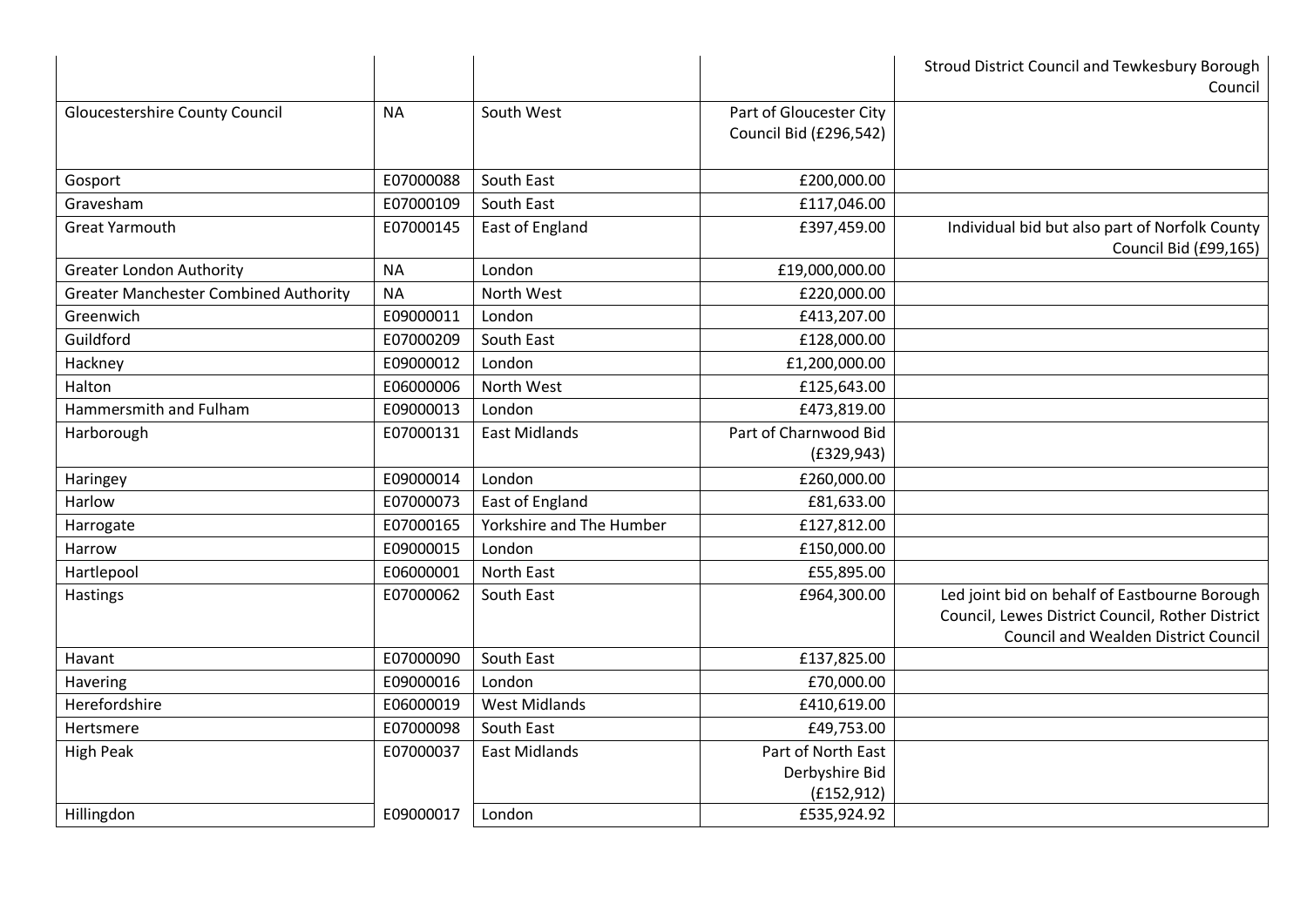| <b>Hinckley and Bosworth</b> | E07000132 | <b>East Midlands</b>     | Part of Charnwood Bid                |                                                                                              |
|------------------------------|-----------|--------------------------|--------------------------------------|----------------------------------------------------------------------------------------------|
|                              |           |                          | (E329, 943)                          |                                                                                              |
| Horsham                      | E07000227 | South East               | £52,401.00                           |                                                                                              |
| Hounslow                     | E09000018 | London                   | £468,400.00                          |                                                                                              |
| Huntingdonshire              | E07000011 | East of England          | £23,500.00                           | Led joint bid on behalf of South Cambridgeshire<br>and East Cambridgeshire District Councils |
| Hyndburn                     | E07000120 | North West               | Part of Rossendale Bid               |                                                                                              |
|                              |           |                          | (E213, 848)                          |                                                                                              |
| Ipswich                      | E07000202 | East of England          | £85,038.00                           |                                                                                              |
| Isle of Wight                | E06000046 | South East               | £528,942.00                          |                                                                                              |
| Islington                    | E09000019 | London                   | £825,924.00                          |                                                                                              |
| Kensington and Chelsea       | E09000020 | London                   | £424,629.00                          |                                                                                              |
| King's Lynn and West Norfolk | E07000146 | East of England          | Part of Norfolk CC bid<br>(E99, 165) |                                                                                              |
| Kingston upon Hull, City of  | E06000010 | Yorkshire and The Humber | £731,832.00                          |                                                                                              |
| Kingston upon Thames         | E09000021 | London                   | £733,094.00                          |                                                                                              |
| Kirklees                     | E08000034 | Yorkshire and The Humber | £72,000.00                           |                                                                                              |
|                              |           | North West               |                                      |                                                                                              |
| Knowsley                     | E08000011 |                          | £53,500.00                           |                                                                                              |
| Lambeth                      | E09000022 | London                   | £391,551.00                          |                                                                                              |
| Lancaster                    | E07000121 | North West               | £190,224.00                          |                                                                                              |
| Leeds                        | E08000035 | Yorkshire and The Humber | £1,339,180.00                        |                                                                                              |
| Leicester                    | E06000016 | <b>East Midlands</b>     | £320,000.00                          |                                                                                              |
| Lewes                        | E07000063 | South East               | Part of Hastings Bid                 |                                                                                              |
|                              |           |                          | (E964,300)                           |                                                                                              |
| Lewisham                     | E09000023 | London                   | £478,965.00                          |                                                                                              |
| Lichfield                    | E07000194 | <b>West Midlands</b>     | £24,000.00                           |                                                                                              |
| Lincoln                      | E07000138 | <b>East Midlands</b>     | £62,026.00                           |                                                                                              |
| Liverpool                    | E08000012 | North West               | £745,406.00                          |                                                                                              |
| Luton                        | E06000032 | East of England          | £324,436.00                          |                                                                                              |
| Maidstone                    | E07000110 | South East               | £91,710.00                           |                                                                                              |
| Maldon                       | E07000074 | East of England          | Part of Essex CC bid                 |                                                                                              |
|                              |           |                          | (E300,000)                           |                                                                                              |
| <b>Malvern Hills</b>         | E07000235 | <b>West Midlands</b>     | Part of Wychavon Bid                 |                                                                                              |
|                              |           |                          | (E445, 735)                          |                                                                                              |
| Manchester                   | E08000003 | North West               | £2,000,000.00                        |                                                                                              |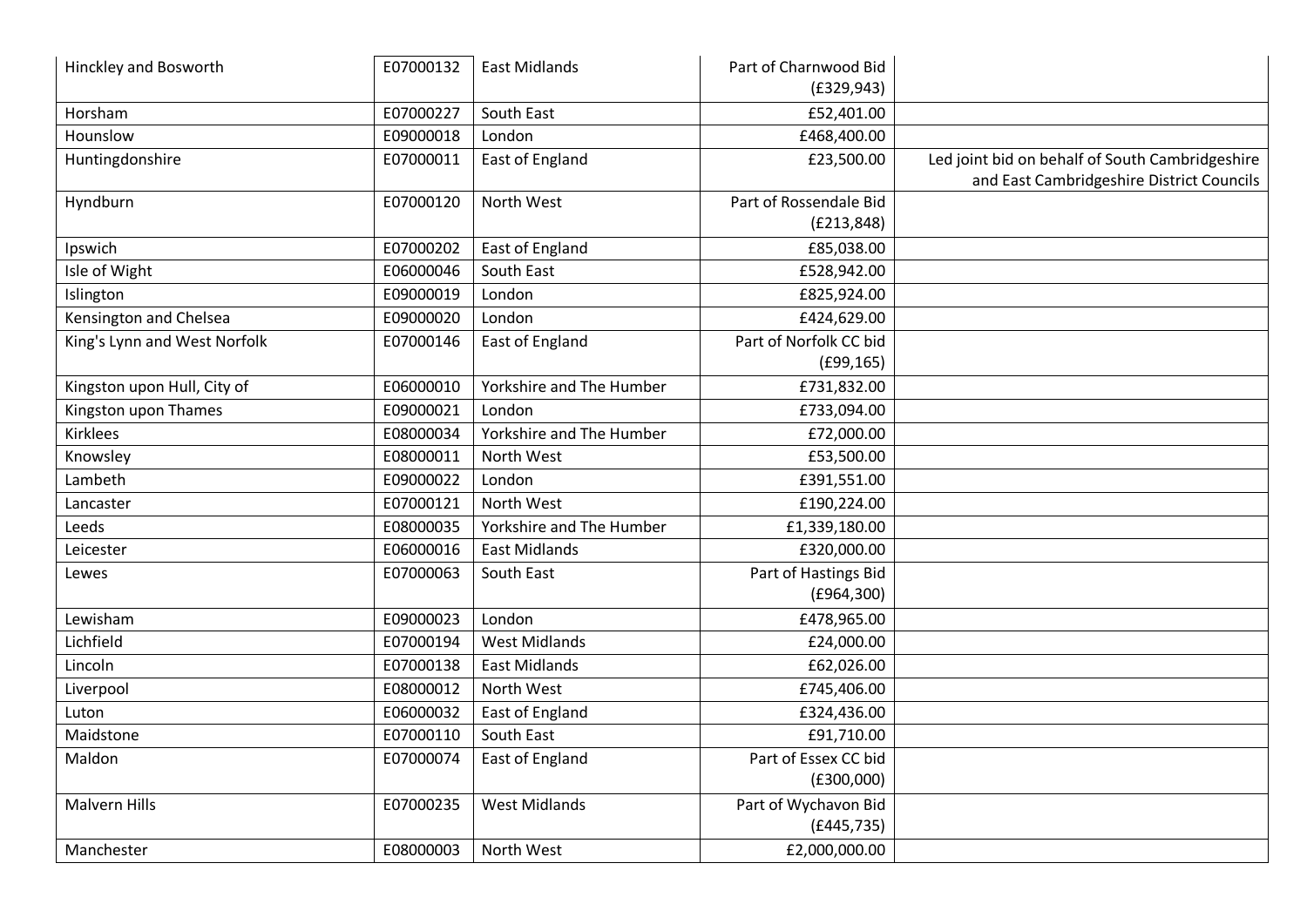| Mansfield                        | E07000174 | <b>East Midlands</b>     | £20,000.00             |                                                                                                              |
|----------------------------------|-----------|--------------------------|------------------------|--------------------------------------------------------------------------------------------------------------|
| Medway                           | E06000035 | South East               | £233,959.00            |                                                                                                              |
| Melton                           | E07000133 | <b>East Midlands</b>     | Part of Charnwood Bid  |                                                                                                              |
|                                  |           |                          | (E329, 943)            |                                                                                                              |
| Mendip                           | E07000187 | South West               | £15,000.00             |                                                                                                              |
| Merton                           | E09000024 | London                   | £173,550.00            |                                                                                                              |
| <b>Mid Sussex</b>                | E07000228 | South East               | £38,170.00             |                                                                                                              |
| Middlesbrough                    | E06000002 | <b>North East</b>        | £195,000.00            |                                                                                                              |
| <b>Milton Keynes</b>             | E06000042 | South East               | £500,000.00            |                                                                                                              |
| Mole Valley                      | E07000210 | South East               | £144,250.00            |                                                                                                              |
| <b>New Forest</b>                | E07000091 | South East               | £256,592.00            |                                                                                                              |
| Newark & Sherwood                | E07000175 | <b>East Midlands</b>     | £22,846.00             |                                                                                                              |
| Newcastle upon Tyne              | E08000021 | North East               | £150,000.00            |                                                                                                              |
| Newcastle-under-Lyme             | E07000195 | <b>West Midlands</b>     | £125,610.00            |                                                                                                              |
| Newham                           | E09000025 | London                   | £1,824,838.00          |                                                                                                              |
| North London Housing Partnership | <b>NA</b> | London                   | £530,000.00            |                                                                                                              |
| <b>Norfolk County Council</b>    | <b>NA</b> | <b>East of England</b>   | £99,165.00             | Led joint bid on behalf of Norfolk LAs. Broadland                                                            |
|                                  |           |                          |                        | DC, Breckland DC, Great Yarmouth BC, King's Lynn                                                             |
|                                  |           |                          |                        | BC, Norwich CC, North Norfolk DC, South Norfolk                                                              |
| North Devon                      |           | South West               |                        | included.                                                                                                    |
|                                  | E07000043 |                          | £59,000.00             |                                                                                                              |
| North East Derbyshire            | E07000038 | <b>East Midlands</b>     | £152,912.00            | Led joint bid on behalf of Bolsover District Council,<br>Chesterfield Borough Council, Amber Valley District |
|                                  |           |                          |                        | Council, Erewash Borough Council, South                                                                      |
|                                  |           |                          |                        | Derbyshire District Council, High Peak Borough                                                               |
|                                  |           |                          |                        | Council and Derbyshire Dales District Council.                                                               |
| North East Lincolnshire          | E06000012 | Yorkshire and The Humber | £53,588.00             |                                                                                                              |
| North Hertfordshire              | E07000099 | East of England          | £183,000.00            |                                                                                                              |
| North Kesteven                   | E07000139 | <b>East Midlands</b>     | £20,160.00             |                                                                                                              |
| North Lincolnshire               | E06000013 | Yorkshire and The Humber | £53,588.00             |                                                                                                              |
| North Norfolk                    | E07000147 | East of England          | Part of Norfolk CC bid |                                                                                                              |
|                                  |           |                          | (E99, 165)             |                                                                                                              |
| North Somerset                   | E06000024 | South West               | £25,000.00             |                                                                                                              |
| North Tyneside                   | E08000022 | North East               | £32,750.00             |                                                                                                              |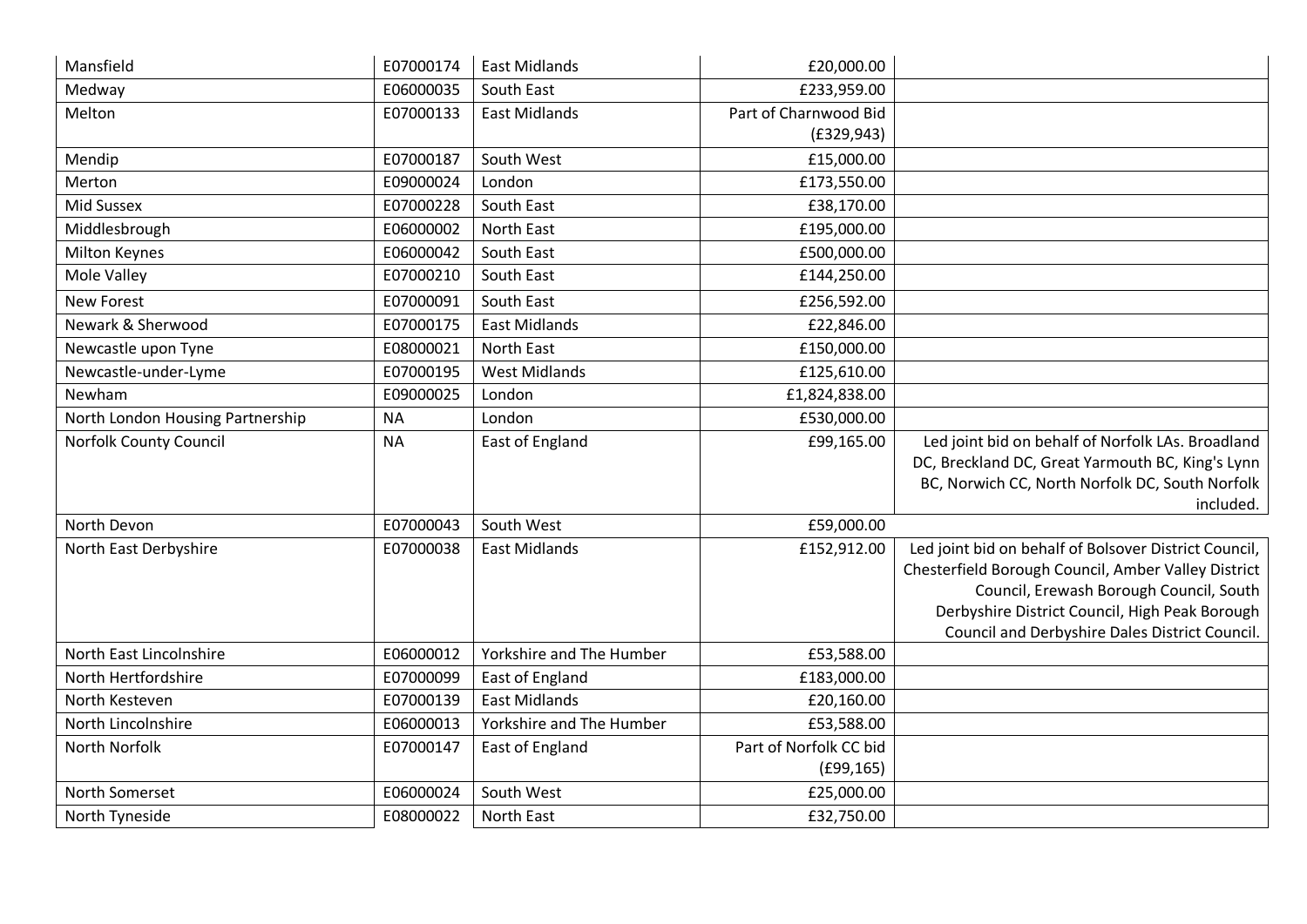| North West Leicestershire   | E07000134  | <b>East Midlands</b>     | Part of Charnwood Bid<br>(E329, 943)  |                                                                                             |
|-----------------------------|------------|--------------------------|---------------------------------------|---------------------------------------------------------------------------------------------|
| Northampton                 | E07000154  | <b>East Midlands</b>     | £607,400.00                           |                                                                                             |
| Norwich                     | E07000148  | <b>East of England</b>   | £217,350.00                           | Individual bid but also part of Norfolk County<br>Council Bid (£99,165)                     |
| Nottingham                  | E06000018  | <b>East Midlands</b>     | £269,163.00                           |                                                                                             |
| Nuneaton and Bedworth       | E07000219  | <b>West Midlands</b>     | £76,933.00                            |                                                                                             |
| Oadby and Wigston           | E07000135  | <b>East Midlands</b>     | Part of Charnwood Bid<br>(E329, 943)  |                                                                                             |
| Oldham                      | E08000004  | North West               | £147,114.00                           |                                                                                             |
| Oxford                      | E07000178  | South East               | £1,064,545.00                         |                                                                                             |
| Pendle                      | E07000122  | North West               | Part of Rossendale Bid                |                                                                                             |
|                             |            |                          | (E213, 848)                           |                                                                                             |
| Peterborough                | E06000031  | East of England          | £426,791.00                           |                                                                                             |
| Plymouth                    | E06000026  | South West               | £381,780.00                           |                                                                                             |
| Portsmouth                  | E06000044  | South East               | £1,565,427.00                         |                                                                                             |
| Preston                     | E07000123  | North West               | £271,493.00                           |                                                                                             |
| Reading                     | E06000038  | South East               | £761,241.00                           |                                                                                             |
| Redbridge                   | E09000026  | London                   | £1,460,753.00                         |                                                                                             |
| <b>Redcar and Cleveland</b> | E06000003  | <b>North East</b>        | £21,375.00                            |                                                                                             |
| Redditch                    | E07000236  | <b>West Midlands</b>     | Part of Wychavon Bid<br>(E445, 735)   |                                                                                             |
| Reigate and Banstead        | E07000211  | South East               | £148,765.00                           |                                                                                             |
| <b>Ribble Valley</b>        | E07000124  | North West               | Part of Rossendale Bid<br>(E213, 848) |                                                                                             |
| Richmond upon Thames        | E09000027  | London                   | £111,468.00                           |                                                                                             |
| Richmondshire               | E07000166  | Yorkshire and The Humber | £47,770.00                            |                                                                                             |
| Rochdale                    | E08000005  | North West               | £274,000.00                           |                                                                                             |
| Rochford                    | E07000075, | East of England          | Part of Essex CC bid<br>(E300,000)    |                                                                                             |
| Rossendale                  | E07000125  | North West               | £213,848.00                           | Led joint bid on behalf of Blackburn, Darwen,<br>Burnley, Hynburn, Pendle and Ribble Valley |
| Rother                      | E07000064  | South East               | Part of Hastings Bid<br>(E964,300)    |                                                                                             |
| Rotherham                   | E08000018  | Yorkshire and The Humber | £296,040.00                           |                                                                                             |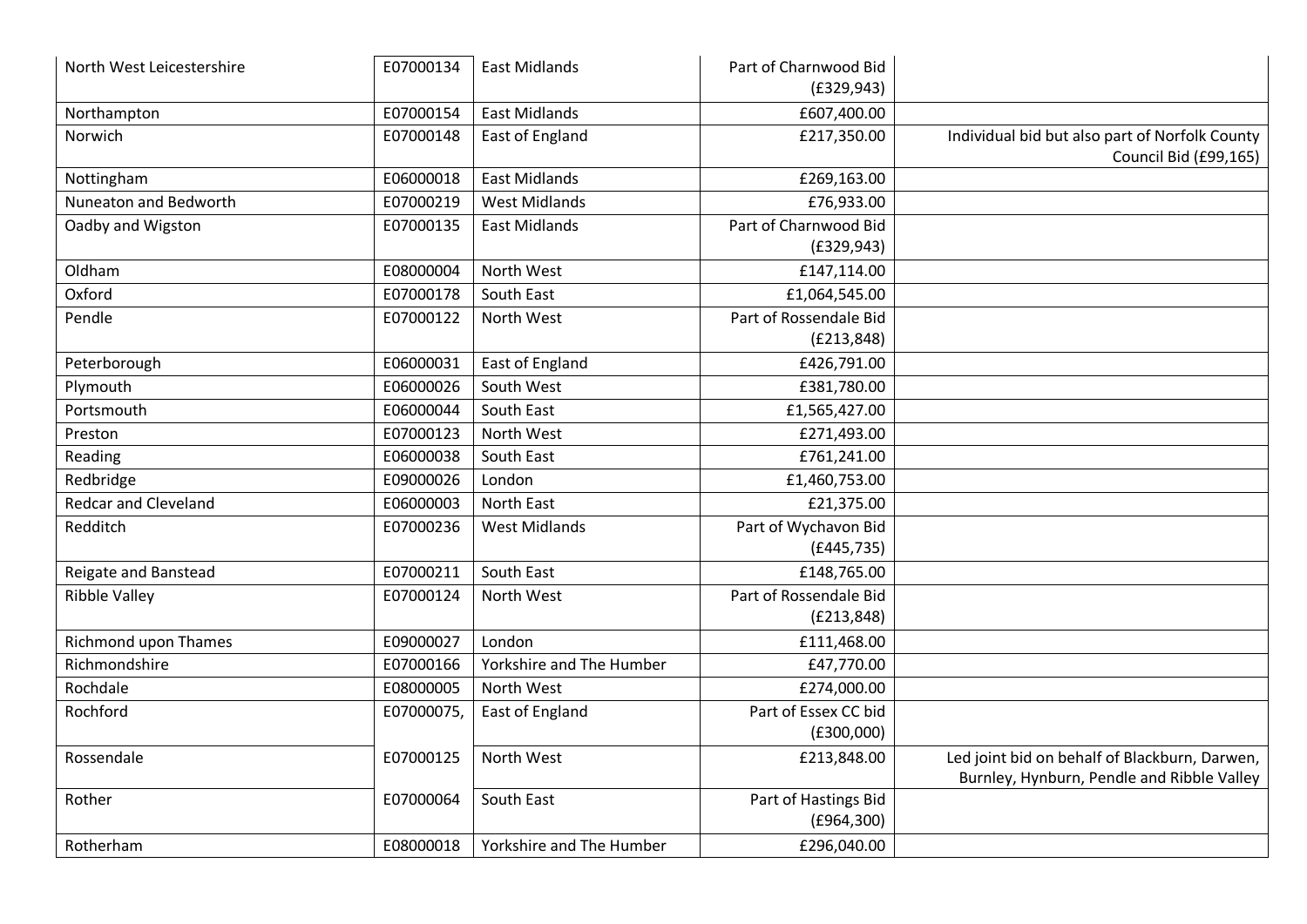| Rugby                     | E07000220 | <b>West Midlands</b>     | £212,435.00             |                                                |
|---------------------------|-----------|--------------------------|-------------------------|------------------------------------------------|
| Runnymede                 | E07000212 | South East               | £52,240.00              |                                                |
| Rushcliffe                | E07000176 | <b>East Midlands</b>     | Part of Gedling Bid     |                                                |
|                           |           |                          | (E42,500)               |                                                |
| Rutland                   | E06000017 | <b>East Midlands</b>     | Part of Charnwood Bid   |                                                |
|                           |           |                          | (E329, 943)             |                                                |
| Salford                   | E08000006 | North West               | £417,440.00             |                                                |
| Sandwell                  | E08000028 | <b>West Midlands</b>     | £80,949.00              |                                                |
| Scarborough               | E07000168 | Yorkshire and The Humber | £201,500.00             |                                                |
| Sefton                    | E08000014 | North West               | £522,561.00             |                                                |
| Selby                     | E07000169 | Yorkshire and The Humber | £8,000.00               |                                                |
| Sevenoaks                 | E07000111 | South East               | £168,120.00             |                                                |
| Sheffield                 | E08000019 | Yorkshire and The Humber | £609,704.00             |                                                |
| Shropshire                | E06000051 | <b>West Midlands</b>     | £123,500.00             |                                                |
| Slough                    | E06000039 | South East               | £138,800.00             |                                                |
| Solihull                  | E08000029 | <b>West Midlands</b>     | £70,784.00              |                                                |
| Somerset West and Taunton | E07000246 | South West               | £167,000.00             |                                                |
| South Cambridgeshire      | E07000012 | <b>East of England</b>   | Part of Huntingdonshire |                                                |
|                           |           |                          | Bid (£23,500)           |                                                |
| South Derbyshire          | E07000039 | <b>East Midlands</b>     | Part of North East      |                                                |
|                           |           |                          | Derbyshire Bid          |                                                |
|                           |           |                          | (E152, 912)             |                                                |
| South Gloucestershire     | E06000025 | South West               | £54,000.00              |                                                |
| South Holland             | E07000140 | <b>East Midlands</b>     | £12,270.00              |                                                |
| South Kesteven            | E07000141 | <b>East Midlands</b>     | £14,490.00              |                                                |
| South Lakeland            | E07000031 | North West               | £35,932.00              |                                                |
| South Norfolk             | E07000149 | East of England          | Part of Norfolk CC bid  |                                                |
|                           |           |                          | (E99, 165)              |                                                |
| South Oxfordshire         | E07000179 | South East               | £130,380.00             | Led joint bid on behalf of Vale of White Horse |
| South Ribble              | E07000126 | North West               | £30,000.00              |                                                |
| South Somerset            | E07000189 | South West               | £54,634.00              |                                                |
| South Tyneside            | E08000023 | North East               | £3,180.00               |                                                |
| Southampton               | E06000045 | South East               | £169,147.00             |                                                |
| Southend-on-Sea           | E06000033 | East of England          | £313,846.00             |                                                |
| Southwark                 | E09000028 | London                   | £1,018,854.00           |                                                |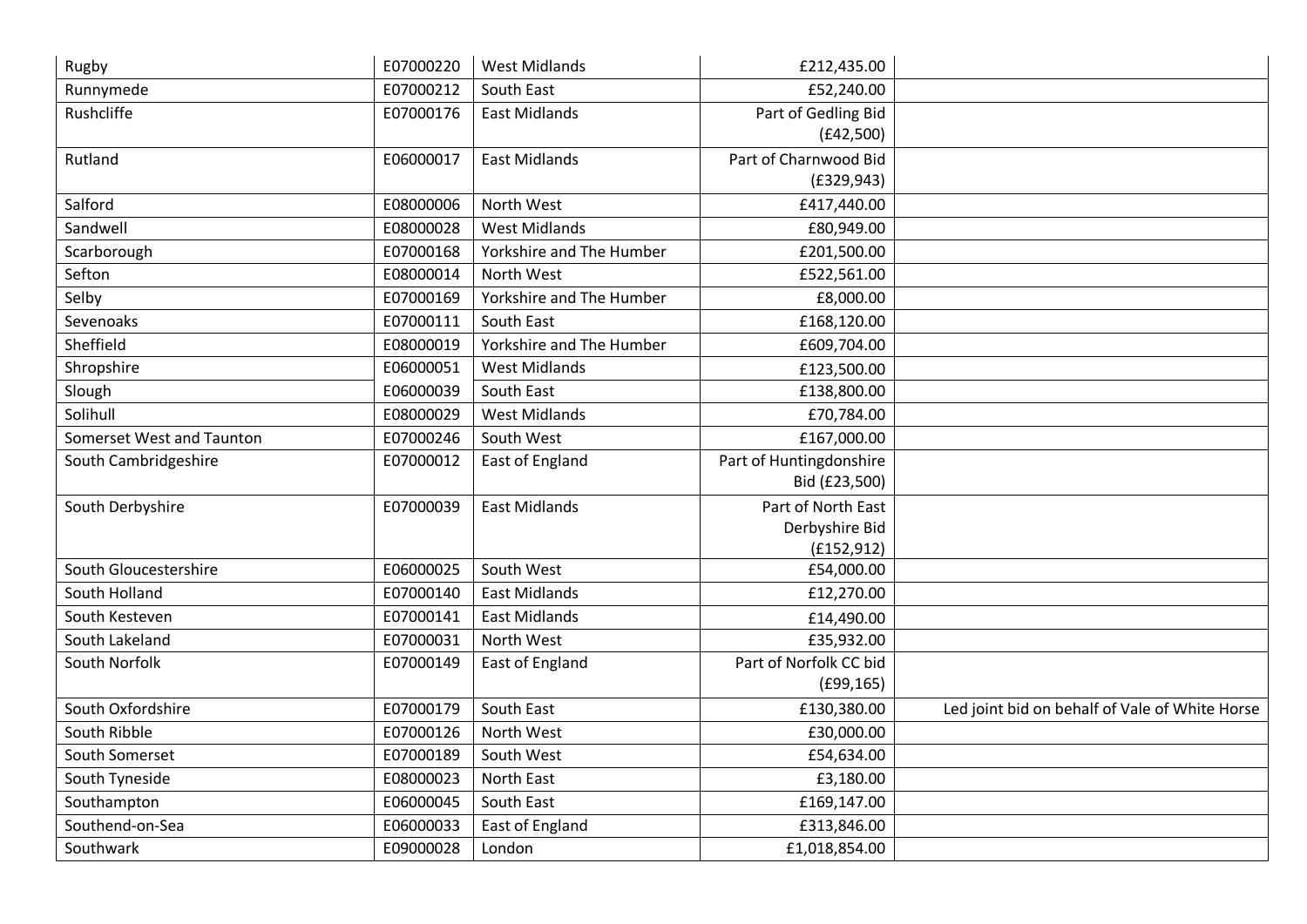| Spelthorne                   | E07000213 | South East               | £20,000.00                |  |
|------------------------------|-----------|--------------------------|---------------------------|--|
| St Albans                    | E07000240 | East of England          | £65,589.00                |  |
| St. Helens                   | E08000013 | North West               | £149,800.00               |  |
| Stafford                     | E07000197 | <b>West Midlands</b>     | £63,191.00                |  |
| Stevenage                    | E07000243 | East of England          | £333,740.00               |  |
| Stockton-on-Tees             | E06000004 | North East               | £32,500.00                |  |
| Stoke-on-Trent               | E06000021 | <b>West Midlands</b>     | £820,294.00               |  |
| Stratford-on-Avon            | E07000221 | <b>West Midlands</b>     | £180,000.00               |  |
| Stroud                       | E07000082 | South West               | Part of Gloucester City   |  |
|                              |           |                          | Council Bid (£296,542)    |  |
|                              |           |                          |                           |  |
| Sunderland                   | E08000024 | North East               | £54,800.00                |  |
| Sutton                       | E09000029 | London                   | £475,046.00               |  |
| Swale                        | E07000113 | South East               | £180,085.00               |  |
| Swindon                      | E06000030 | South West               | £113,792.00               |  |
| Tameside                     | E08000008 | North West               | £160,920.00               |  |
| Teignbridge                  | E07000045 | South West               | £146,244.00               |  |
| <b>Telford and Wrekin</b>    | E06000020 | <b>West Midlands</b>     | £174,783.00               |  |
| Tewkesbury                   | E07000083 | South West               | Part of Gloucester City   |  |
|                              |           |                          | Council Bid (£296,542)    |  |
|                              |           |                          |                           |  |
| Thanet                       | E07000114 | South East               | £96,200.00                |  |
| <b>Three Rivers</b>          | E07000102 | East of England          | £35,940.00                |  |
| Thurrock                     | E06000034 | East of England          | £75,000.00                |  |
| <b>Tonbridge and Malling</b> | E07000115 | South East               | £125,086.00               |  |
| Torbay                       | E06000027 | South West               | £329,600.00               |  |
| <b>Tower Hamlets</b>         | E09000030 | London                   | £820,305.00               |  |
| Tunbridge Wells              | E07000116 | South East               | £153,396.00               |  |
| Uttlesford                   | E07000077 | East of England          | Part of Essex CC bid      |  |
|                              |           |                          | (E300,000)                |  |
| Vale of the White Horse      | E07000180 | South East               | Part of South Oxfordshire |  |
|                              |           |                          | Bid (£130,380)            |  |
| Wakefield                    | E08000036 | Yorkshire and The Humber | £388,000.00               |  |
| <b>Waltham Forest</b>        | E09000031 | London                   | £455,387.00               |  |
| Wandsworth                   | E09000032 | London                   | £1,019,017.00             |  |